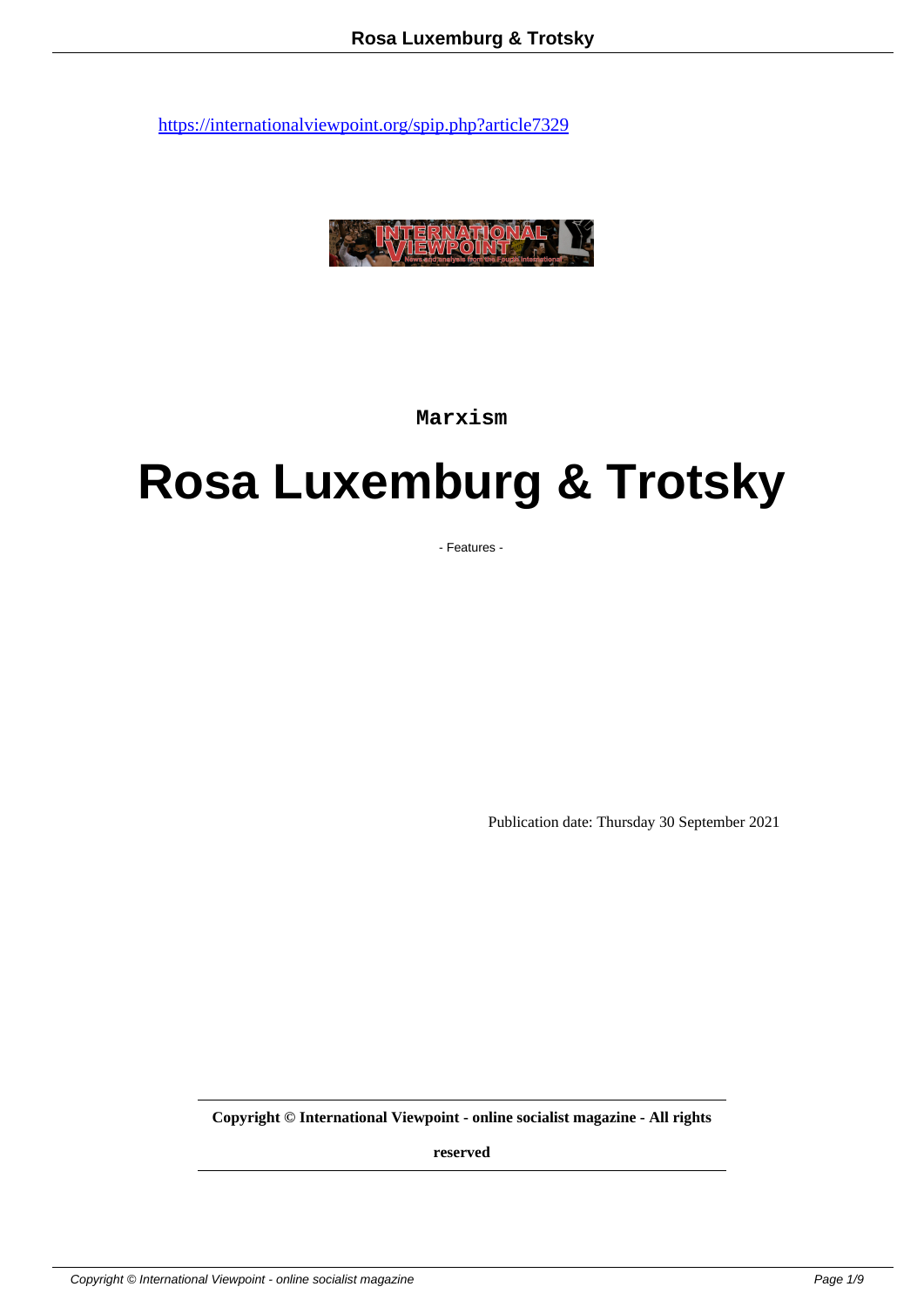**This article, if I remember well, was published around 1979 in the French Journal** *Quatrième Internationale*. [1] If I would rewrite it today, I would probably give greater emphasis on the positive side of Rosa Luxemburg's and young Leon Trotsky's views on political organization. But I still agree with the essential argument of the paper, bringing together both thinkers, as the guiding inspirations of t[he](#nb1) Fourth International. [Author's note]

Since I discovered Rosa Luxemburg in Brazil, aged 15, and joined a small "luxemburgist" organization called the Independent Socialist League, myself and my comrades had the habit of referring to her as "Rosa." Was it a form of sexism? Or a way to express admiration, tenderness, proximity? I leave it to the readers to decide...

 "Of all the personalities of European socialism, nobody was in origin, temperament and political and literary gifts more akin to Trotsky than Rosa Luxemburg..." Isaac Deutscher, The Prophet Armed, 183

SOCIAL DEMOCRACY ASSASSINATED Rosa Luxemburg in 1919. Stalinism, from 1925 on, wanted to purge the Comintern of this dangerous "syphilis" (in the words of Ruth Fischer, chief of German Communist Party), i.e. Rosa's ideas. Leon Trotsky on the other hand in 1935 joined her, with Lenin and Karl Liebknecht, as the three revolutionaries claimed by the Fourth International under construction.

Despite their differences, the profound communion between Trotsky and Rosa Luxemburg stems from revolutionary Marxism and internationalist communism, of which they were both authentic and lucid representatives.

It is also, however, a communion marked by tragic combat against the pathological excrescence of the workers' movement as signified by its reformist bureaucracy, a combat which cost them both their lives (murders ordered by Noske 1919, Stalin 1940) and witnessed the temporary triumph of the "gravediggers" of the revolution. [2]

We know that Trotsky and Rosa Luxemburg met only rarely. In My Life, Trotsky describes his impression of Rosa's character at one of these meetings, the conference of the Russian Social Democratic Labor Party (RSD[L](#nb2)P) in 1907: "Short of stature, frail, even sickly, she had noble traits, eyes that gleamed with spirit, and could subjugate with the virility of her character and mind. Her style, strained, precise, implacable, will forever reflect her heroic spirit."

Then he adds, revealing a certain regret, "I admired her from afar. And yet it may be that I never properly appreciated her..."

Realistically speaking, despite their limited personal interaction, there is a remarkable similarity in young Trotsky's and Rosa's vision of the world, their methods, their strategic aims and political theories.

They are united by their weaknesses, their errors, and their insights. Among their errors, the most significant is undoubtedly their rejection of the Leninist theory of organization. [3] Here we can see Rosa's influence on the young Trotsky, who even mentions her explicitly in his pamphlet Our Political Tasks as an orthodox Marxist leader who had come out publicly against Lenin's centralism.

It is also around this time (1904) that Trotsky first met Rosa Luxemburg. In a discussion with Marceau Pivert in 1939, Trotsky freely admitted that in that pamphlet, he defended his "very similar views to those of Rosa Luxemburg" but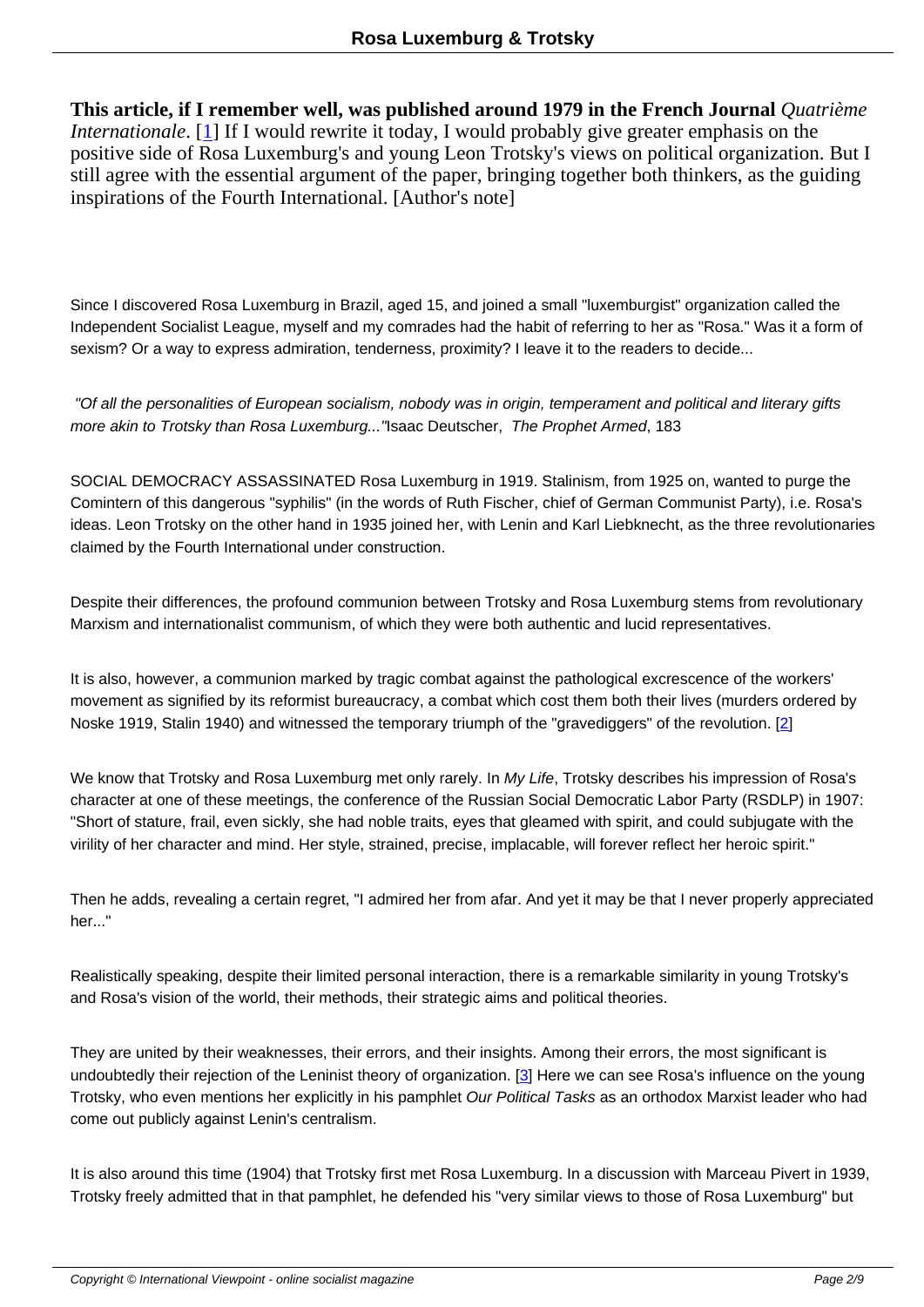stressed that his subsequent experience proved that "on this question, Lenin was correct, and Rosa Luxemburg and I were not."

Rosa and Trotsky's error was in not distinguishing between certain one-sided formulas found in What Is To Be Done? and the essence of the Leninist theory of the party: the strict, rigorous, centralized organization of the revolutionary vanguard, and political orientation of the proletariat.

After the 1905 revolution, in a new 1907 preface to What Is To Be Done?, Lenin admitted that the pamphlet contained a few "rather maladroit or imprecise" ideas. [4] Nevertheless, he worked tirelessly for fourteen years on this solid, tempered organization, this clandestine splinter group implanted in the factories which for the first time in history had paved the way for the proletarian revolution the Bolshevik party.

The roots of Rosa's and Trotsky's misunderstanding of the Leninist theory of the party (revealed on a political level by their confused and conciliatory position between Mensheviks and Bolsheviks) can be found in what could be termed their "revolutionary catastrophism." Like Kautsky and most of the "orthodox" Marxists of the Second International, before 1914, Rosa and Trotsky believed that the fall of capitalism was inevitable and that the victory of the proletariat would be irresistible.

This "optimistic fatalism," this naive faith in the "iron laws of history," is the theoretical foundation of their semi-spontaneous organizational ideas, a foundation which was obviously quite shaken by the collapse of the Second International (over member parties' support of their own imperialist governments on the outbreak of world war ed.) in August 1914. It was no accident that precisely at the outset of World War I, Trotsky began to reconnect with the Bolsheviks.

Nevertheless, Rosa's and the young Trotsky's organizational error did contain a rational basis: much earlier than Lenin, they recognized the threat of the rising power of the party apparatus, the conservative tendency towards the self-preservation of the organization (which ultimately became an end in itself) in a word, the danger of bureaucratization. [5]

Rosa Luxemburg had understood earlier than Lenin the profoundly reformist bureaucratic character of the German Social-Democratic [Pa](#nb5)rty instrument and its official "orthodox Marxist" ideologue, Karl Kautsky, whereas the young Trotsky had already demonstrated by 1906 in his Results and Prospects a sense that the conservatism of the Social-Democratic parties of Europe (and of Germany in particular) could ultimately become "an obstacle in the proletariat's straightforward struggle for power." [6]

### **What Kind of Revoluti[on](#nb6)?**

Rosa's and the young Trotsky's profound intuition also revealed itself well before Lenin's theses in April 1917 in the formulation of a strategy for the proletarian revolution in Russia. It appears that around 1905-1906 the two arrived at similar conclusions albeit by different routes on the character of the 1905 revolution, which was for them "not so much ... the last successor of the old bourgeois revolutions as the forerunner of the new series of proletarian revolutions of the West." [7]

At the 1907 Russian Social-Democratic Labor Party convention in London, Trotsky's speech on the Russian Revolution received Ros[a's](#nb7) and Leo Jogisches' wholehearted approval. According to Trotsky, that speech also led to a reconciliation between them and to their collaboration in Rosa's Polish journal Prezeglad Socialdemokraticzny. [8]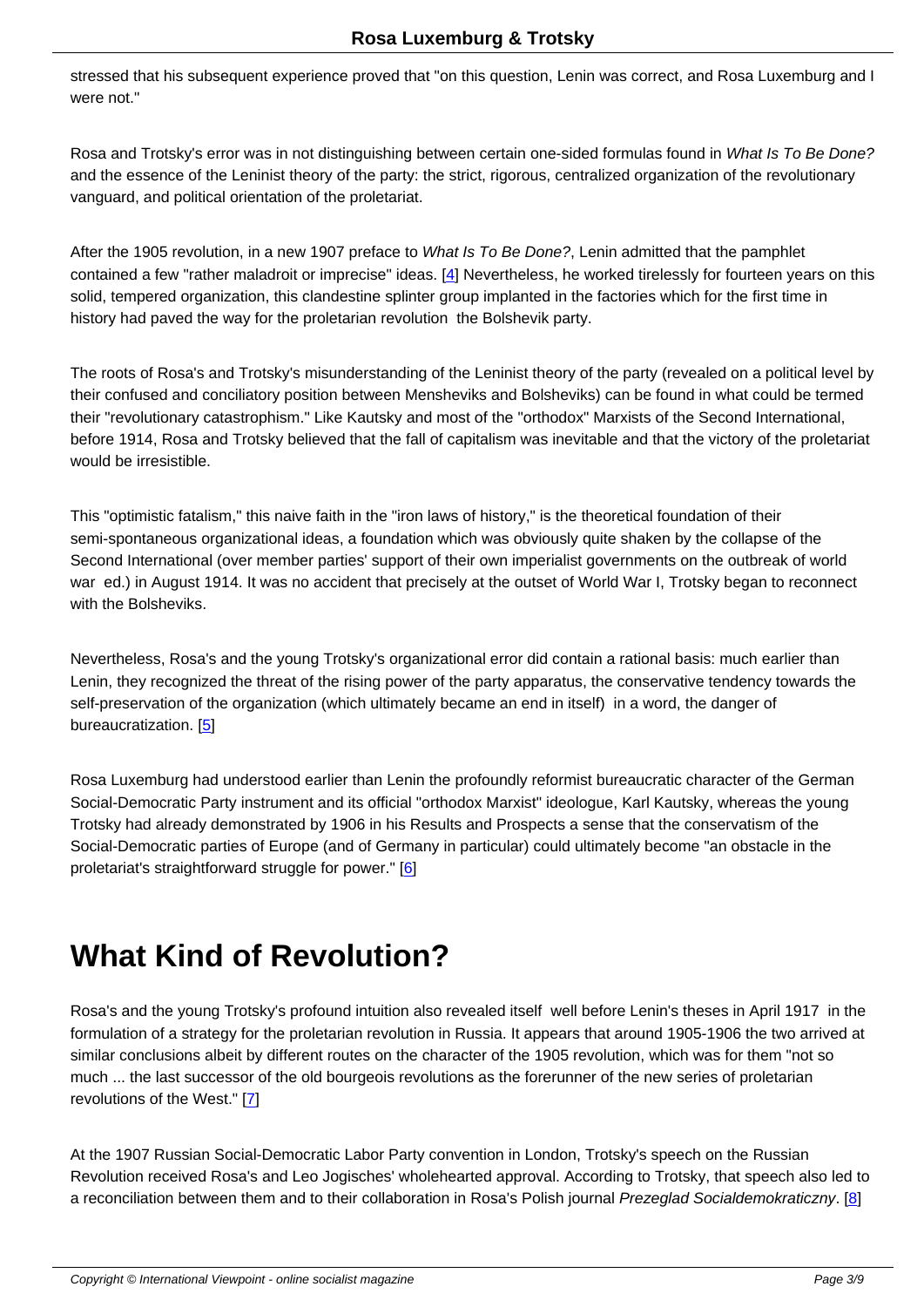What's more, at the 1909 conference of the RSDLP, it was Rosa who gave the speech and led the majority to take up the maxim "the dictatorship of the proletariat supported by the peasantry," which was incidentally introduced by Trotsky in 1905.

It is for this reason that in 1931 Stalin included Rosa among the "inventors" of the "utopian project" of permanent revolution and in his papal bull entitled "Some Questions Concerning the History of Bolshevism" decided to "excommunicate" her posthumously for the sin of perpetuating Trotskyism.

One might well ask how Rosa and the young Trotsky were able to rationalize the coexistence of their organizational misunderstanding with their grasp of strategic truth. However, there may in fact be a paradoxical link between the two. Let us simply sketch out a possible hypothesis that only more in-depth research can confirm.

Before 1917, for both Rosa and Trotsky, the strategy of the Russian Revolution was articulated around two tightly-linked axes: the hegemonic role of the proletariat and the extension of the revolution in western Europe, particularly in Germany. These theories were founded on the following premises:

1) A remarkable analysis of the social forces in Russia and of the internal dynamic of the revolutionary process based on the 1905 model (with a certain under-estimation of the peasantry, especially by Rosa);

2) Europe's economic and political unity (the premise of their mistaken conception of the national question);

3) The revolutionary spontaneity of the European proletariat, which, spurred by the Russian Revolution, would rise up despite and against the social democratic parties (the premise of their organizational conception).

The two latter premises were the foundation of their hopes for, or even their certainty of a rapid extension of the Russian Revolution in Europe, which they felt was actually key to proletarian victory in Russia itself. Thus their strategy for the Russian Revolution was based both on correct assumptions (their analysis of Russian socioeconomic development, for example in Trotsky's Results and Prospects) as well as on false premises, which were incidentally the exact source of their political errors about the party and the national question.

In reality, as Trotsky subsequently recognized, the Russian proletariat, supported by the peasantry, was able to triumph and take power without outside help from a revolution in Western Europe (although naturally, it was not able to construct an isolated socialist society in Russia). The two other premises were thus totally unnecessary.

One can thus see how, with regard to each problem, 'error' and 'truth' were jumbled together in a complex and contradictory combination.

### **Russian Revolution and After**

In 1917, Lenin became 'Trotskyist' (as Kamenev complained in 1917) and Trotsky, Leninist. Armed with the April Theses, the Bolshevik Party led the Russian proletariat to power in October.

A few months later, even as she criticized various aspects of Bolsheviks' politics (to which we shall return presently) from her hiding place in Germany, Rosa Luxemburg sketched out a pamphlet in which she offered her enthusiastic support to Lenin and Trotsky, two names that were for her as for any other revolutionary of the era, completely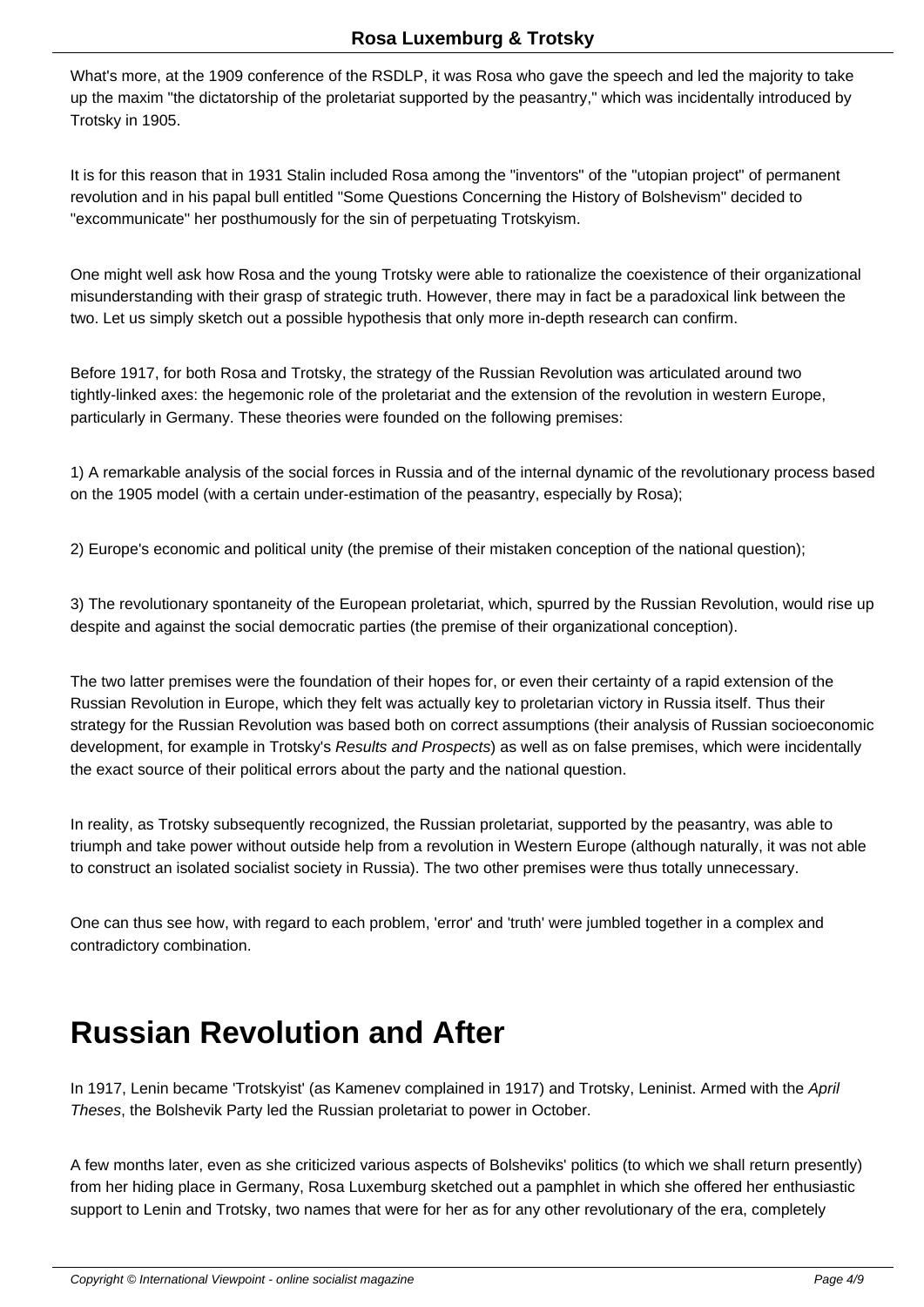inseparable.

Upon her release from prison thanks to the 1918 revolution, Rosa decided to not publish her account, having changed her mind on certain points. She had intended to rework the text, but her plans were tragically interrupted by reactionary executioners in service to the social-democrat Noske.

Three months after this ignoble crime, Trotsky wrote in the first manifesto of the Communist International (March 1919) that "We communists, united in the Third International, recognize the direct continuation of the efforts and heroic martyrdom in the long series of revolutionary generations, from Babeuf to Karl Liebknecht and Rosa Luxemburg."

It was not until 1932 that Trotsky "rediscovered" Rosa. The occasion was offered, so to speak, by Stalin, who, in the above-mentioned article ("Certain Problems with the History of Bolshevism"), accused Rosa of capitulating to opportunism because unlike Lenin, she had not broken with Kautsky before 1914.

Trotsky easily destroyed this dishonest falsification with the aid of the famous letter from Lenin to Shlyapnikov from 27 Oct 1914: "I now hate and detest Kautsky most of all...R. Luxemburg was right; she understood long ago that Kautsky was only the lackey of the party majority, of opportunism."

He returned to this problem in 1935 in his article "Rosa Luxemburg and the Fourth International" to underscore that "Rosa Luxemburg understood and began much earlier than Lenin to combat how the ossified party machinery and the unions had served to put the brakes on the movement."

In reality, Trotsky "rediscovered" Rosa as he struggled against Stalinism, which had particularly sensitized him to the antibureaucratic dimension in Rosa's work, directed less against Lenin (with all due respect to certain anti-Leninists who claim to be Luxemburgists) than against that which then constituted the principal bureaucratic machine of the international workers movement: the leading apparatus of the German Social-Democratic Party, a bureaucracy against which she had struggled all her life and was responsible for her death in 1919.

Trotsky thus "rediscovered" Rosa Luxemburg as the bureaucracy of the Communist Party of the Soviet Union and the USSR deteriorated. In 1932, as he struggled against Stalin's centralization via his polemic against Stalin's slanderous article, Trotsky "rehabilitated" Rosa and brought to light her critique of Kautsky's opportunistic centrism.

In 1935, he emphasized Rosa's opposition to the "Philistines of opportunistic bureaucracy," and to the "crusty reformist apparatus" of the Second International. There was a striking resemblance between the Communist Parties of 1935 a parliamentary opposition, verbally revolutionary, but in reality reformist and "moderate" and German Social-Democracy before 1914.

It was this resemblance (which is not to say identity), this problematic commonality, that explains Trotsky's renewed interest in Rosa, not to mention the growing understanding of his own struggles as the continuation of Rosa Luxemburg's except that by 1917, Trotsky had definitively absorbed the essentials of the Leninist conception of the party into his own theoretical system, with the result that his defense of Rosa Luxemburg was not without reservation.

The moral of the story was that for Trotsky, "if we disregard the incidentals or that which has already been resolved by evolution, then we may fully expect to orient our work for the Fourth International under the sign of the '3 Ls,'" not only of Lenin but also of Luxemburg and Liebknecht.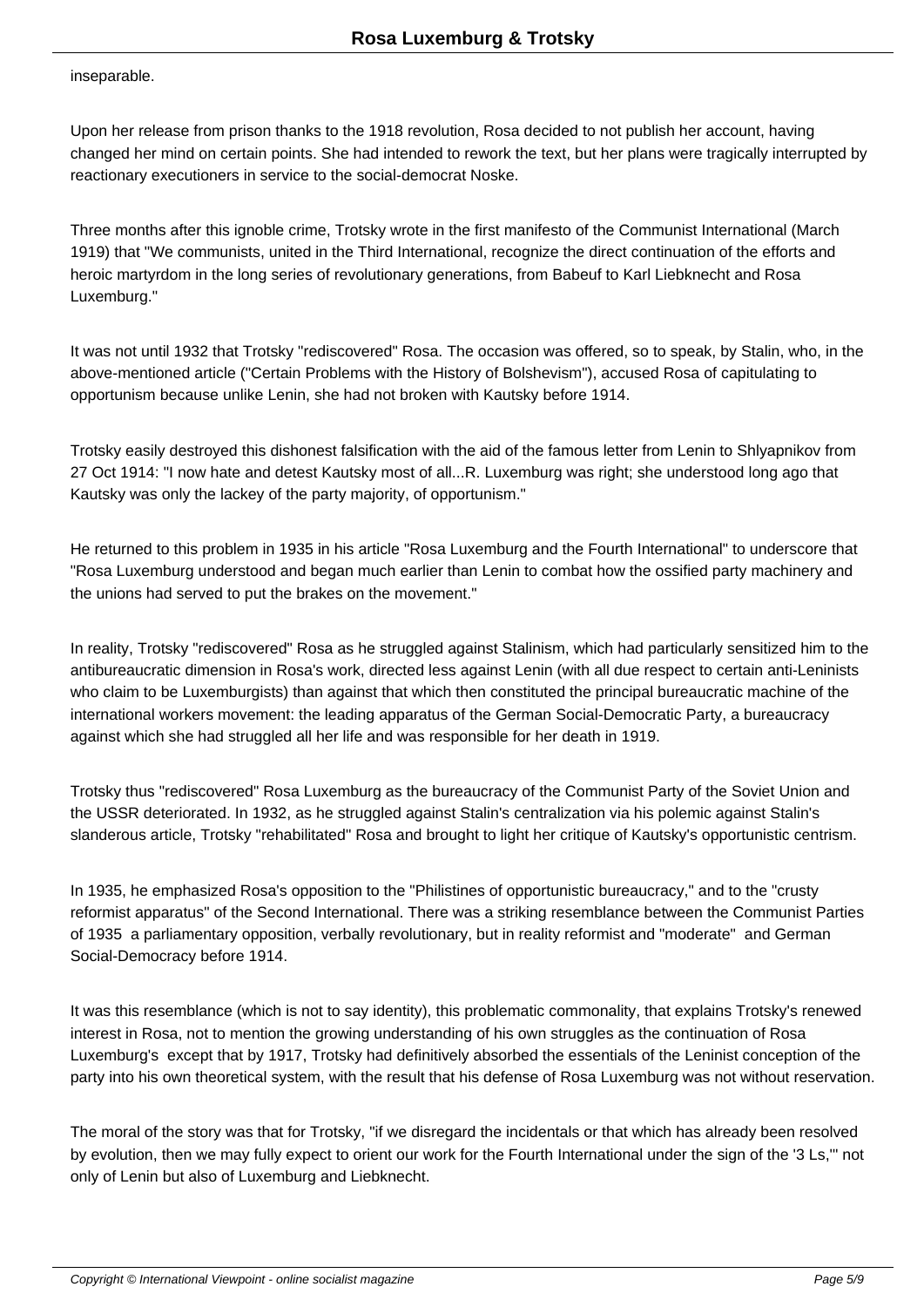With this solemn proclamation, beyond the falsifications and Stalinesque lies, Trotsky reconnected with the tradition of the Third International, during which it had been decided since the death of Lenin in 1924 to commemorate the "3Ls" in January. But for Trotsky, it was not a question of a formal rehabilitation but rather of restoring the revolutionary vanguard to the precious heritage of Rosa Luxemburg's ideas, which for the most part belonged to the arsenal of revolutionary international communism.

## **The Debate Continues**

In later times we have witnessed diverse attempts to oppose Rosa Luxemburg to both Trotsky and Lenin. See for example Gilbert Badia, historian of the French Communist Party, in his otherwise interesting and well-documented work as he gives way to the old demons of Stalinism: "We have found no identity, not even of convergence, in their respective theories... Trotsky himself affirmed a kinship that does not exist between Rosa Luxemburg's ideas and his own." [9]

How then can we interpret, if not as a kind of convergence, the adoption by the 1908 conference of the Social Demo[cra](#nb9)tic Party of Poland (SDKPIL), headed by Rosa Luxemburg, of the slogan of the dictatorship of the proletariat and supported by the peasantry, put forward by Trotsky at the very same moment? We must send Gilbert Badia back to read works by Isaac Deutscher (an author who has now been "rehabilitated" and cited by [French Communist journal] France Nouvelle...), who shows with precision the similarities in the approach of these two revolutionary Marxists.

On an altogether different and less serious topic, the "New Philosopher" André Glucksmann (one-time Maoist who became a rightwing ideologue ed.) has been trying to put Rosa Luxemburg in the same camp with Alexander Solzhenitsyn for the benefit of his crusade against the "Bolshevik terror." [10]

In his polemic against Glucksmann, Daniel Singer humorously describes an imaginary meeting between R. Luxemburg and Solzhenitsyn: "She could not be in the same room as Sol[zhe](#nb10)nitsyn without pinching her nostrils because he symbolized everything the nationalism, the obscurantism of the Orthodox Church, the idealization of the peasantry, and the glorification of the past all the vile stench of Holy Mother Russia, the knout, and the pogroms that she so detested... And, based on Solzhenitsyn's criteria, what old goat is mangier than Rosa the Red, the revolutionary, the internationalist?" [11]

Yes, Rosa Luxemburg criticized Lenin and Trotsky in her renowned pamphlet on the Russian Revolution, drafted in prison in 1918 and published after [her](#nb11) death by Paul Lévi. But her critique had nothing in common with that of the Social-Democrat reformists (Kautsky and company) or of the liberal bourgeois, to say nothing of a partisan of the Tsar-like Solzhenitsyn, to the extent that she is clearly situated in the same camp as the Bolsheviks, the October Revolution, and the revolutionary Marxists:

 All the revolutionary honor and capacity for action [for action] which Western Social Democracy lacked were represented by the Bolsheviks. Their October uprising was not only the actual salvation of the Russian Revolution; it was also the salvation of the honor of international socialism.

At the conclusion of her text, she insists on the distinction between the essential and the non-essential in Bolshevik politics: what is essential is revolutionary coherence, and proceeding from that, "the future everywhere belongs to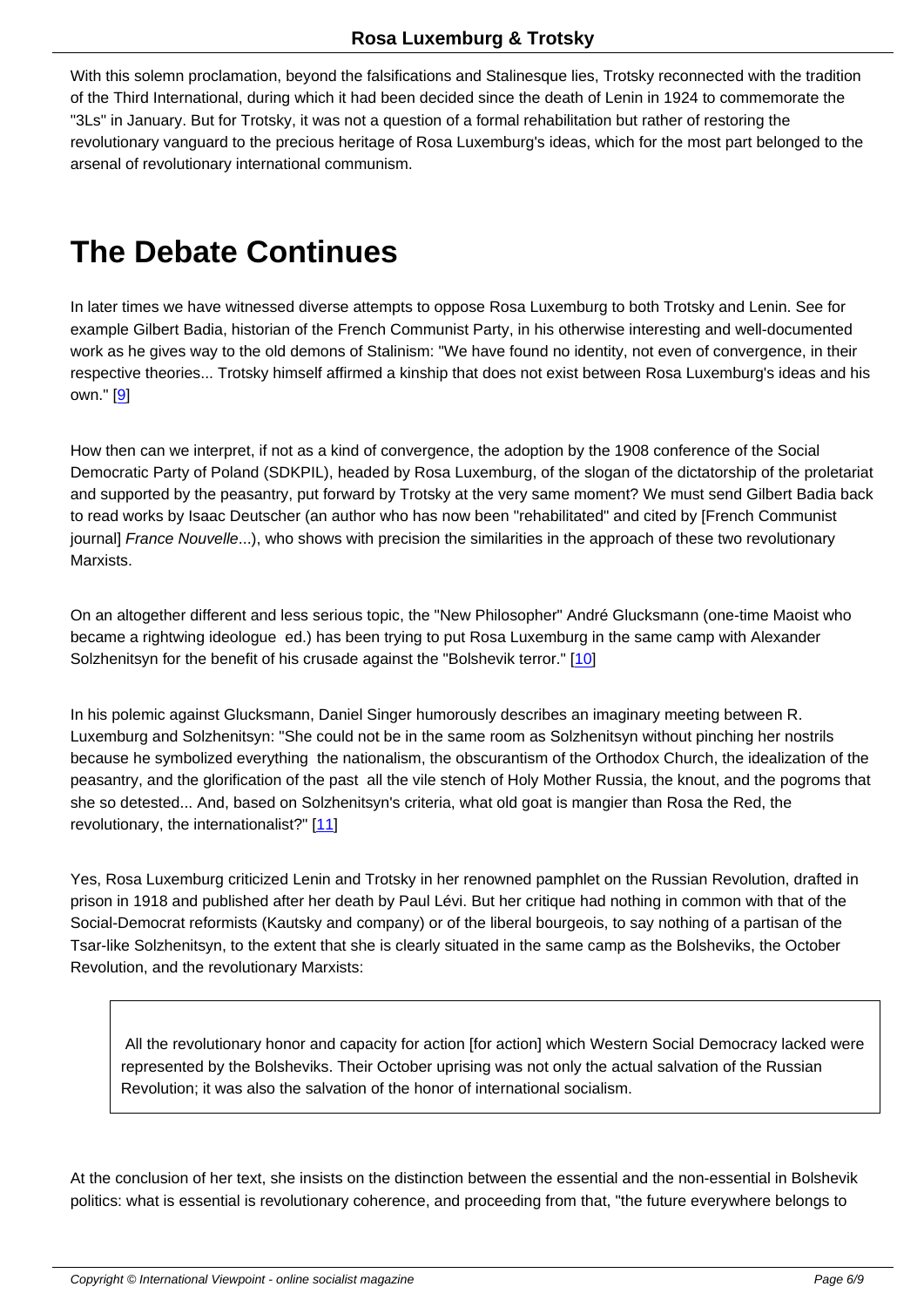Bolshevism."(Luxemburg, op. cit., 375, 395.) What is secondary are tactical errors that she decries passionately but fraternally.

Rosa Luxemburg's polemical remarks partially correspond to a very questionable conception of the tactic of alliances, which today sparks mainly historical interest: for example, her rejection of the slogan about the right of self-determination, or her opposition to the Bolsheviks' agrarian policies ("The Land to the Peasants").

Her position on the Constituent Assembly (whose dissolution by the Bolsheviks in 1918 she criticized) had by all appearances changed after the revolution in November 1918 in Germany and the emergence of the Workers' Councils. In her last articles from 1918-19, she seems to have considered the power of the Workers' Councils as contradictory to a Constituent Assembly.

The key question of democratic socialism remains unanswered: Rosa Luxemburg's criticisms of the Bolsheviks have lost none of their urgency. On the contrary, they appear in fact prophetic in that they attracted attention to the dangers of policies that severely restricted democratic liberties as instituted by revolutionary powers in Russia:

 Without a free and untrammeled press, without the unlimited right of association and assemblage, the rule of the broad masses of the people is entirely unthinkable.... Freedom only for supporters of the government, only for the members of one party however numerous they may be is no freedom at all. Freedom is always and exclusively freedom for the one who thinks differently. (Ibid., 389)

Contrary to latter-day Euro-Communists, Rosa Luxemburg supported the dictatorship of the proletariat, but she stressed that it was "a dictatorship of the class, not of a party or clique a dictatorship of the class, that means in the broadest public form, on the basis of the most active, unlimited participation of the mass of the people, of unlimited democracy. ..."

That is the historic mission of the proletariat: "by conquering political power, to create a socialist democracy to replace bourgeois democracy - not to destroy democracy altogether." (Ibid., 393)

Nevertheless, in the dramatic and almost untenable situation in which the Bolsheviks found themselves in 1917-18, surrounded by imperialists, threatened by white troops and foreign interventionists, how could they have done otherwise? Rosa Luxemburg responds to this pertinent objection in one of the most important passages of her entire pamphlet:

 It would be demanding something superhuman from Lenin and his comrades if we should expect of them that under such circumstances they should conjure forth the finest democracy, the most exemplary dictatorship of the proletariat and a flourishing socialist economy. By their determined revolutionary stand, their exemplary strength in action, and their unbreakable loyalty to international socialism, they have contributed whatever could possibly be contributed under such devilishly hard conditions. The danger begins only when they make a virtue of necessity and want to freeze into a complete theoretical system all the tactics forced upon them by these fatal circumstances, and want to recommend them to the international proletariat as a model of socialist tactics. (Ibid., 394)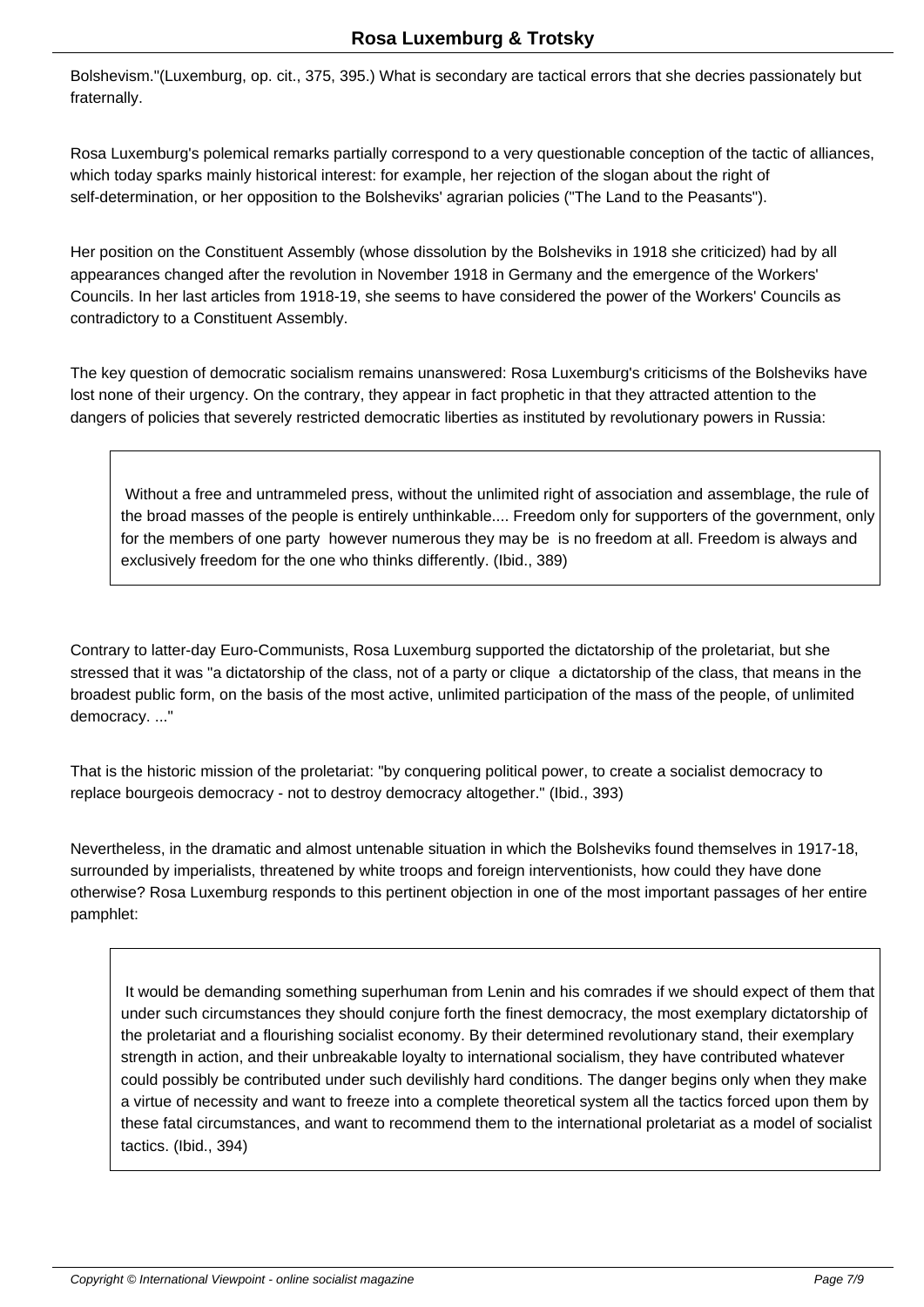How can we fail to recognize Rosa Luxemburg's clairvoyance and the justice of her critique? How, after sixty years of bureaucratic degeneration in the USSR, can we reject the vital necessity of an unlimited democracy to safeguard the power of the proletariat? It seems that the moment has come for Marxist revolutionaries to say clearly and out loud: On the chapter on socialist democracy, it was Rosa Luxemburg who got it right.

That was in fact the point of the document on "The Dictatorship of the Proletariat and Socialist Democracy" approved by the United Secretariat of the Fourth International in 1977. [12] Was that then not adopting Rosa's conception of freedom in a workers' state?

Source September/October 2021 **Against the Current** No. [21.](#nb12)

#### PS:

If you like this article or have found it useful, please consider donating towards the work of International Viewpoint. Simply follow this link: Donate then enter an amount of your choice. One-off donations are very welcome. But regular donations by standing order are also vital to our continuing functioning. See the last paragraph of this article for our bank account details and take out a standing order. Thanks.

[1] This article appears in a collection [of his essa](http://www.internationalviewpoint.org/spip.php?article5368)ys, in French, Rosa Luxemburg, L'Etincelle Incendiare (2018). Thanks to Paul Le Blanc for bringing it to our attention, and to Lynne Sunderman for translation. [ATC

[[2](#nh1)] Gustav Noske, a rightwing Social Democrat, was Minister of Defense in the German Weimar Republic.

[3] Cf. Trotsky, Our Political Tasks https://www.marxists.org/archive/trotsky/1904/tasks/.

[4] Trotsky, in his last publication Stalin (1940), declared that Lenin himself recognized the "one-sided, and therefore erroneous" theory exposed in [W](#nh3)hat Is to Be Done? on the introd[uction of revolutionary consciousness "from outside" o](https://www.marxists.org/archive/trotsky/1904/tasks/)f the working class. Cf. Trotsky, Stalin, ed. by Charles Malamuth (New York: Stein and Day, 1967), 58.

[[5](#nh4)] Cf. E. Mandel, "The Leninist Theory of Organization," International Socialist Review, December 1970; https://www.marxists.org/archive/mandel/196x/leninism/index.htm.

[[6](#nh5)] Judging his own book Our Political Tasks, Trotsky in 1940 emphasized that it was "immature and erroneous" in its critique of Lenin, but that it [nevertheless contained "a fairly accurate characterization of the ca](https://www.marxists.org/archive/mandel/196x/leninism/index.htm)st of thought of the 'committeemen' of those days, who have foregone the need to rely upon the workers after they had found support in the 'principles' of centralism..." the same committeemen who were the first embryo of the [bu](#nh6)reaucracy at the heart of the Bolshevik party and whom Lenin found himself in constant struggle. Cf., Trotsky, Stalin, 62.

[7] R. Luxemburg, "The Mass Strike, the Political Party, and the Trade Unions," in Rosa Luxemburg Speaks, ed. by Mary-Alice Waters (New York: Pathfinder Press, 1970), 203.

[[8](#nh7)] Cf., Trotsky, The Permanent Revolution, chapter IV. Cf., also, Trotsky, My Life (New York: Pathfinder Press, 1970), 203: "At the London congress...on the question of the so-called permanent revolution, Rosa took the same stand that I did." In reality, however, on one crucial point, Rosa Luxemburg did not agree with Trotsky: for her, the Russian Revolution could never move beyond the democratic-bourgeois framework. For [ex](#nh8)cellent coverage of this topic, see Norman Geras, The Legacy of Rosa Luxemburg (London: Verso, 1983).

[9] Gilbert Badia, Rosa Luxemburg journaliste, polémiste, révolutionaire, Editions sociales, 1975, 337, 813.

[10] André Glucksmann, La Cuisinière et le mangeur d'homes, Paris, Seuil, 1975, 106.